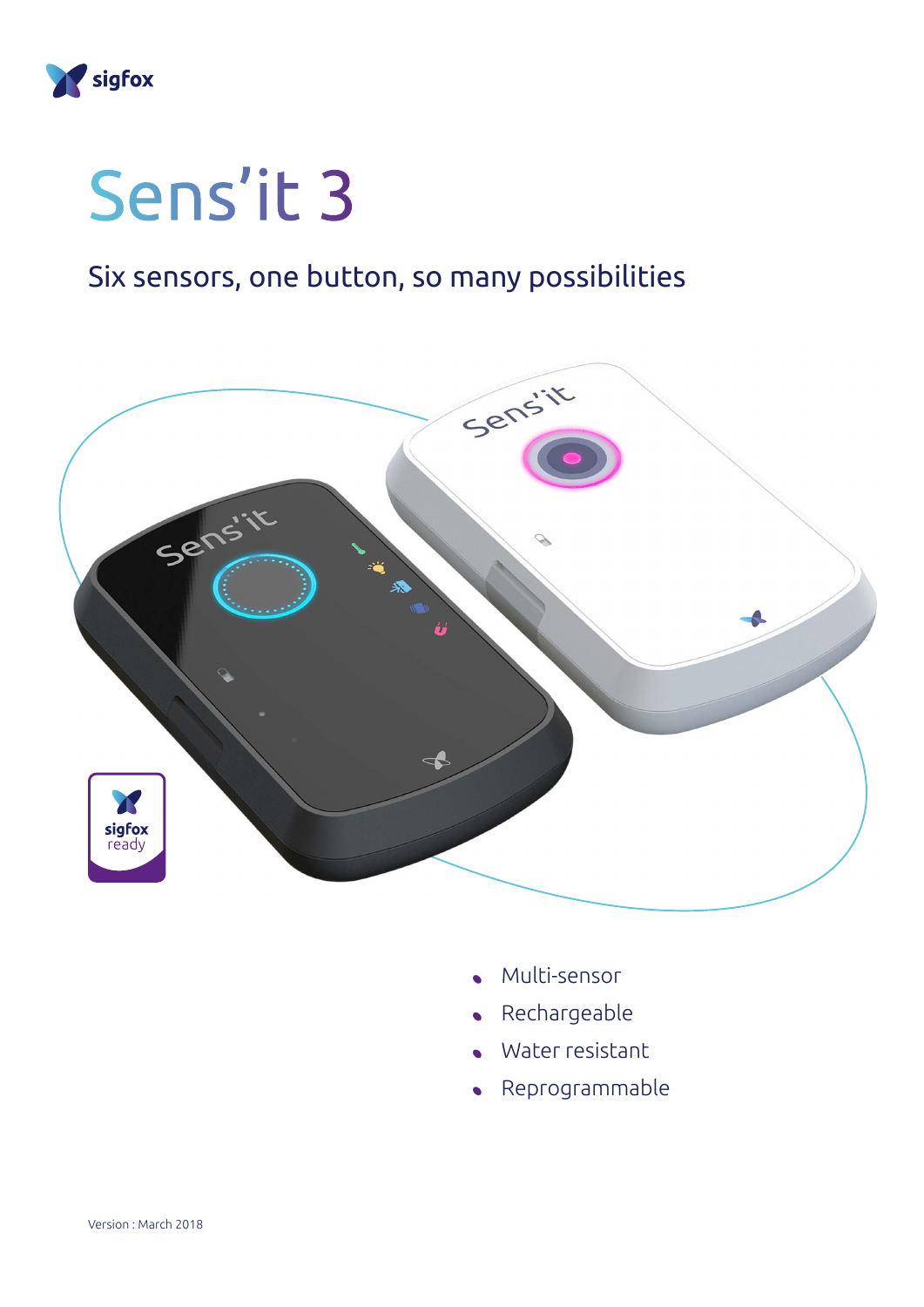

**Sens'it 3** is an electronic object with several sensors and the ability to communicate on the Sigfox network. This makes it suitable for IoT uses.

The included sensors and actuators are: thermometer, hygrometer, light meter, accelerometer, magnetometer, reed switch, and button. The Sens'it can be configured to communicate on the Sigfox RC1, RC2, RC3, or RC4.

It is fully reconfigurable and therefore can be used for specific behaviors. A dedicated Software Development Kit (SDK) is available on www.sensit.io. Thanks to this SDK, developers can create their own firmware. They can rewrite the Sens'it behavior and include the device in a custom end-to-end solution, combining it with an in-house online platform for tailored data analysis.

**Sens'it Discovery** is the end-to-end solution conceived by Sigfox using Sens'it 3. It combines the Sens'it 3 device with the sensit.io platform, along with Sigfox connectivity. When used as part of the Sens'it Discovery solution, the Sens'it 3 device gives access to 5 distinct active modes:



Standby mode

Find more information on Sens'it and Sens'it Discovery including the devkit activation procedure on **[www.sensit.io](http://www.sensit.io)**

1. Temperature and humidity monitoring

2. Light monitoring

4. Vibration detection

5. Magnet detection

3. Door opening detection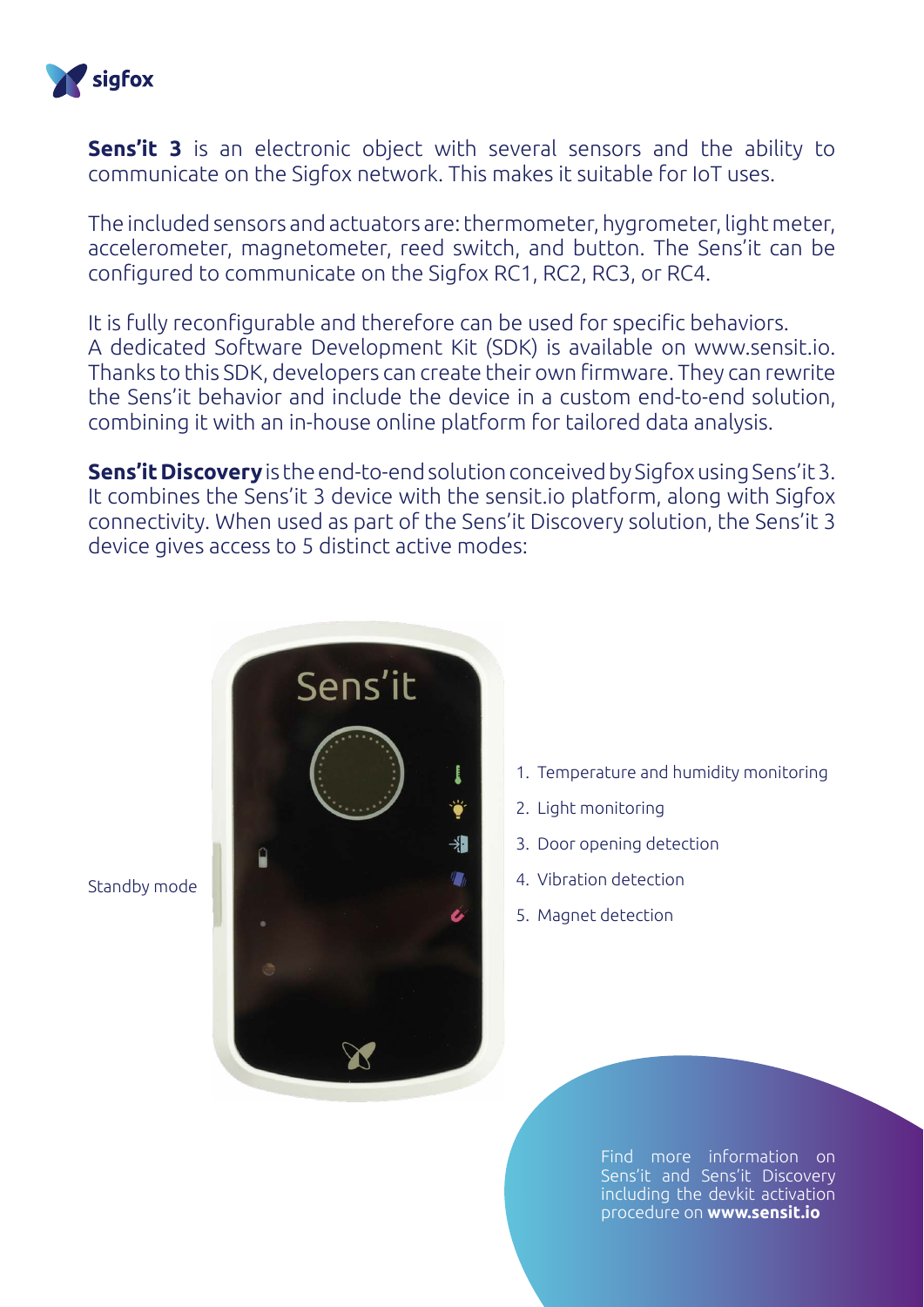| Sens'it model                                   | 3.1                                                           | 3.2                          | 3.3                              | 3.4                          |
|-------------------------------------------------|---------------------------------------------------------------|------------------------------|----------------------------------|------------------------------|
| <b>RADIO TRANSMISSION CHARACTERISTICS</b>       |                                                               |                              |                                  |                              |
| <b>Sigfox Ready class</b>                       | 0U                                                            | <b>OU</b>                    | 0U                               | 0U                           |
| Range of supported operating<br>frequencies (*) | 868 to 869.7 MHz                                              | 902 to 908 MHz               | 923.2 MHz (TX)<br>922.2 MHz (RX) | 920 to 925 MHz               |
| <b>Transmit Power emission</b>                  | 14 dBm ERP                                                    | 22 dBm ERP                   | 10 dBm ERP                       | 22 dBm ERP                   |
| <b>INTERFACES</b>                               |                                                               |                              |                                  |                              |
| <b>LEDs</b>                                     | 3 (White, Red, RGB)                                           |                              |                                  |                              |
| <b>Port</b>                                     | Micro-USB                                                     |                              |                                  |                              |
| <b>Control</b>                                  | <b>Central button</b>                                         |                              |                                  |                              |
| MECHANICAL AND ENVIRONMENTAL                    |                                                               |                              |                                  |                              |
| <b>Product dimensions</b>                       | 52 x 82 x 15 mm (2 x 3.2 x 0.6 in)                            |                              |                                  |                              |
| <b>Product weight</b>                           | 50 g (1.8 oz)                                                 |                              |                                  |                              |
| <b>Operating temperature</b>                    | -10°C to 50°C                                                 |                              |                                  |                              |
| <b>Charging temperature</b>                     | 0°C to 40°C                                                   |                              |                                  |                              |
| <b>Operating relative humidity</b>              | 30% to 90%                                                    |                              |                                  |                              |
| <b>Protection</b>                               | <b>IP54</b>                                                   |                              |                                  |                              |
| <b>RoHS</b> compliance                          | <b>RoHS3</b>                                                  |                              |                                  |                              |
| <b>SENSORS</b>                                  |                                                               |                              |                                  |                              |
| <b>Thermometer (HTS221)</b>                     | Measuring range -40 to 120°C / Accuracy ± 0.5°C               |                              |                                  |                              |
| <b>Humidity (HTS221)</b>                        | Measuring range 0 to 100 / Accuracy ± 3.5% rH (20 to +80% rH) |                              |                                  |                              |
| Accelerometer (FXOS8700)                        | Measuring range ±2, 4, 8 g / Accuracy 0.244, 0.488, 0.976 mg  |                              |                                  |                              |
| Magnetometer (FXOS8700)                         | Measuring range ±1200 µT / Sensitivity 0.1 µT/LSB             |                              |                                  |                              |
| Light (LTR329)                                  | Measuring range 0.01 to 64K lux                               |                              |                                  |                              |
| <b>Reed switch</b><br>(ILS CT10-1540-G4)        | <b>Operating range 10-40 AT</b>                               |                              |                                  |                              |
| <b>POWER</b>                                    |                                                               |                              |                                  |                              |
| <b>Battery</b>                                  | Rechargeable LiPo 250 mAh battery                             |                              |                                  |                              |
| <b>Autonomy</b>                                 | 3 months in temperature mode, 1 frame per hour                |                              |                                  |                              |
| <b>COMPLIANCE</b>                               |                                                               |                              |                                  |                              |
| <b>Safety</b>                                   | EN 60950-1: IEC 60950-1                                       |                              |                                  |                              |
|                                                 | EN 301 489-3; EN 301 489-1                                    |                              |                                  |                              |
| <b>EMC</b>                                      |                                                               | FCC Part 15 B; FCC<br>15.209 |                                  | FCC Part 15 B; FCC<br>15.209 |
| <b>Radio</b>                                    | EN 300 220-2; EN<br>300 220-1                                 | <b>FCC part 15.247</b>       | <b>ARIB STD-T108</b>             | <b>FCC part 15.247</b>       |

**(\*)** The maximum frequency range and power setting will vary by channel and according to individual country regulations. Refer to the regulatory groups table for more details.